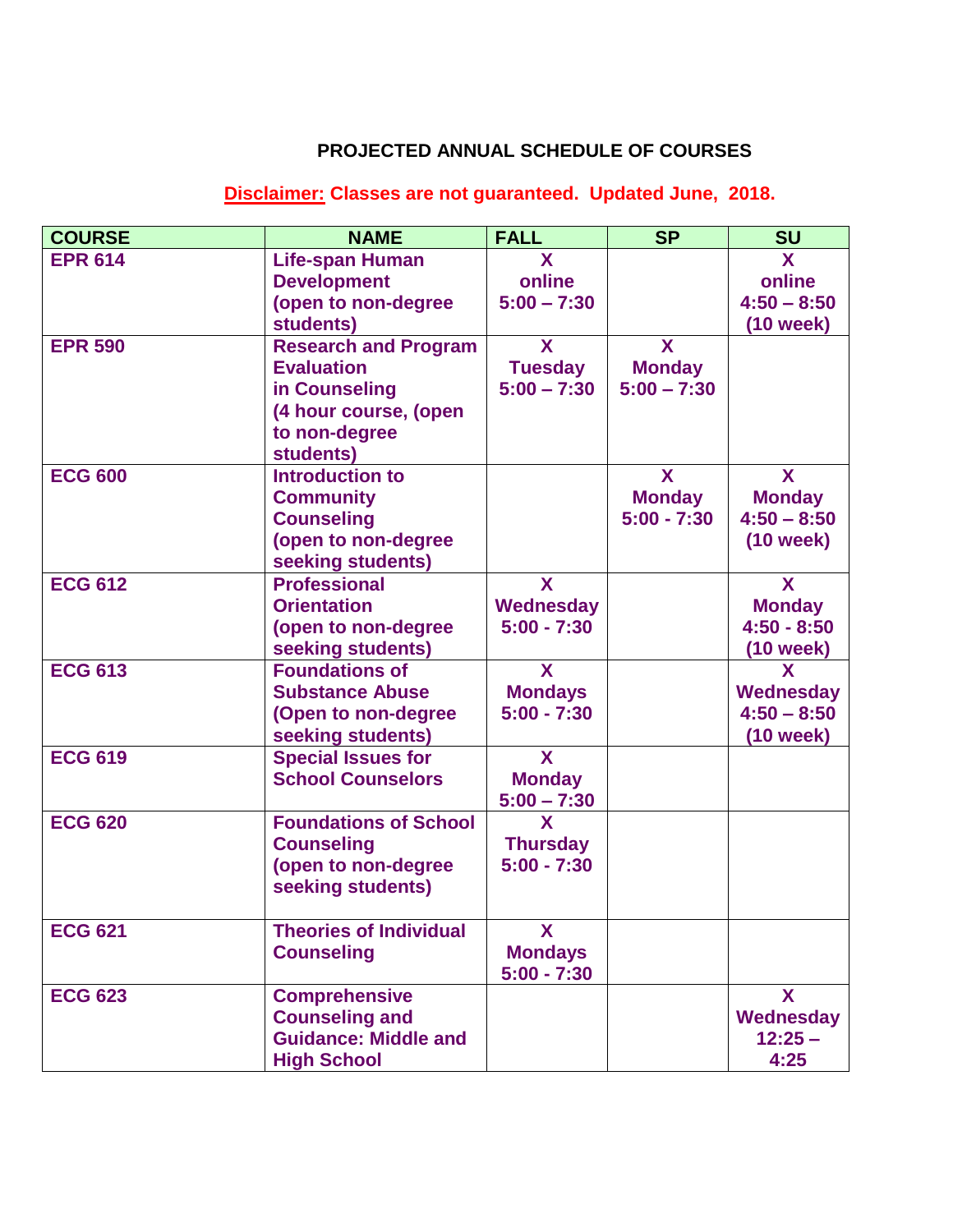| <b>ECG 624</b> | <b>Assessment:</b><br><b>Individual &amp; Group</b><br>(Prerequisites: EPR<br>590)                                                           |                                                 | X<br><b>Tuesday</b><br>$5:00 - 7:30$                              |                                 |
|----------------|----------------------------------------------------------------------------------------------------------------------------------------------|-------------------------------------------------|-------------------------------------------------------------------|---------------------------------|
| <b>ECG 626</b> | <b>Group Counseling:</b><br><b>Process &amp; Procedures</b><br>(Co-rerequisites: 621)                                                        | $\mathbf{x}$<br>Wednesday<br>$5:00 - 7:30$      | X<br><b>Tuesday</b><br>$5:00 - 7:30$                              |                                 |
| <b>ECG 627</b> | <b>Comprehensive</b><br><b>Counseling and</b><br><b>Guidance: Elementary</b><br><b>School</b>                                                |                                                 | X<br>Wednesday<br>$5:00 - 7:30$                                   |                                 |
| <b>ECG 628</b> | <b>Social and Cultural</b><br><b>Diversity</b>                                                                                               |                                                 | X<br>Wednesday<br>$5:00 - 7:30$                                   |                                 |
| <b>ECG 630</b> | <b>Career Development:</b><br><b>Vocational &amp; Life</b><br><b>Planning</b>                                                                |                                                 | X<br><b>On-line</b><br>class                                      |                                 |
| <b>ECG 631</b> | <b>Suicide: Prevention,</b><br>Intervention, and<br><b>Postvention</b><br>(open to non degree<br>seeking students)                           |                                                 | X<br><b>Monday</b><br>$5:00 - 7:30$                               |                                 |
| <b>ECG 638</b> | <b>Practicum I:</b><br><b>Clinical Skills and</b><br><b>Techniques</b><br>(Prerequisites: 621.<br>May not be taken<br>concurrently with 621) | $\mathbf{X}$<br><b>Tuesday</b><br>$5:00 - 7:30$ | X<br>Wednesday<br>$5:00 - 7:30$<br><b>Monday</b><br>$5:00 - 7:30$ |                                 |
| <b>ECG 650</b> | <b>Diagnosis &amp; Treatment</b><br>of Psychological<br><b>Disorders</b>                                                                     | X<br>Wednesday<br>$5:00 - 7:30$                 |                                                                   |                                 |
| <b>ECG 660</b> | <b>Relationships and</b><br><b>Human Sexuality</b>                                                                                           | X<br><b>Tuesday</b><br>$5:00 - 7:30$            |                                                                   |                                 |
| <b>ECG 661</b> | <b>Play Therapy I</b>                                                                                                                        |                                                 |                                                                   | X<br><b>Monday</b><br>4:50-8:50 |
| <b>ECG 652</b> | <b>Advanced Counseling</b><br><b>Techniques</b><br>(Pre-requisite ECG<br>621, 638)                                                           | X<br><b>Monday</b><br>$5:00 - 7:30$             |                                                                   |                                 |
|                |                                                                                                                                              |                                                 |                                                                   |                                 |